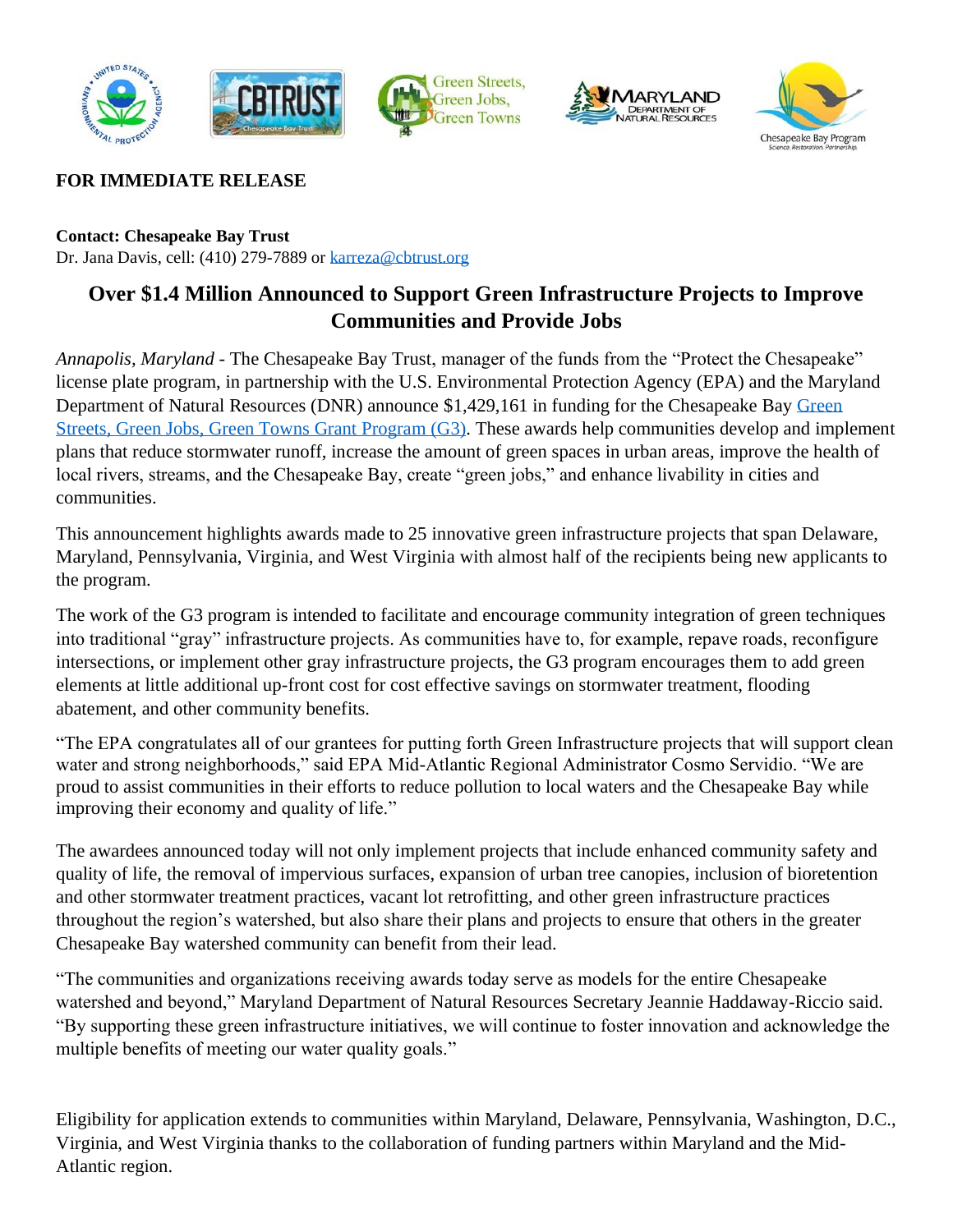"This year, perhaps more than ever, communities are seeing the importance of providing green spaces and green features that encourage their residents to walk, recreate, and just 'be' outdoors," stated Dr. Jana Davis, executive director of the Chesapeake Bay Trust. "During these times of the pandemic, so many more residents are realizing the aesthetic, health-related, and even economic power of being outdoors, and grants like these will enhance their ability to do so."

Green Streets, Green Jobs, Green Towns Awarded Since Inception: See the map [here.](https://cbtrust.org/wp-content/uploads/G3-Projects-Map_2020.pdf) Green Streets, Green Jobs, Green Towns Program Overview: Read [here](https://cbtrust.org/wp-content/uploads/G3-Infographic_July-2020.pdf). Green Streets, Green Jobs, Green Towns Program Award Numbers Since 2011: Read [here](https://cbtrust.org/wp-content/uploads/G3-Metrics-Poster_2020.pdf).

# **The full list of the Green Streets, Green Jobs, Green Towns Grant Program awardees include:**

#### **Borough of Marietta, \$237,515** *Marietta Borough Green Streets Construction* **Marietta, Pennsylvania**

To implement the green street that was part of comprehensive green infrastructure plan to treat stormwater, increase greenspace, and increase pedestrian safety.

# **Montgomery County Department of Environmental Protection, \$200,748** *Implementation/Construction – Glenmont Forest Green Streets*

#### **Silver Spring, Maryland**

For construction of eight rain gardens and tree box filters in the Glenmont Forest community coupled with outreach and education activities provided by the Rock Creek Conservancy.

# **City of Lancaster, Pennsylvania, \$100,000**

# *Highland Avenue Green Street Project*

#### **Lancaster, Pennsylvania**

To improve pedestrian safety and slow traffic along Highland Avenue on the southern edge of Lancaster City utilizing vegetated and bioretention bump-outs to filter stormwater.

# **Prince George's County, Maryland, \$100,000**

# *Implementation - Publick Playhouse Stormwater Management Retrofit Project*

# **Landover, Maryland**

For four micro-bioretention projects at the Publick Playhouse to provide stormwater quality control as a part of a community-wide green street installation.

# **ShoreRivers, \$100,000**

# *Greening the Washington College Campus: Inaugural Stormwater Retrofits*

# **Chestertown, Maryland**

For the installation of six bioretention projects near a stormwater detention pond retrofit with high demonstration value to treat stormwater at Washington College.

# **ShoreRivers, \$97,084**

*A Patriotic Commitment to Protecting the Choptank River, A Parking Lot Restoration Project at American Legion Post 91*

# **Cambridge, Maryland**

To retrofit an existing parking lot with green infrastructure vegetated swales to manage and treat polluted stormwater runoff with visible demonstration value for educational purposes.

# **Ridge to Reefs, \$50,000**

*Urban Farm Expansion and Ecological Restoration at BLISS Meadows* **Baltimore City, Maryland**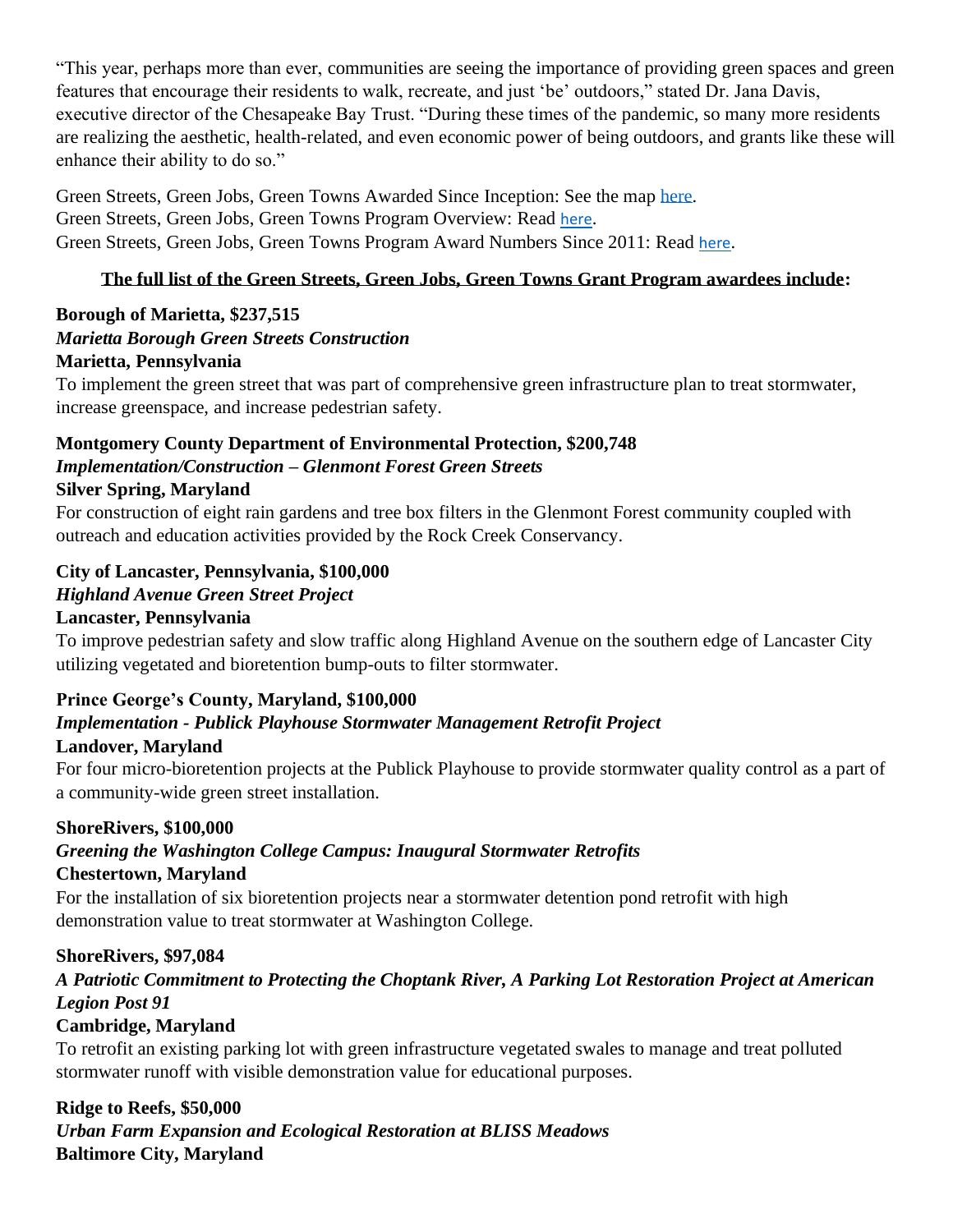For urban agriculture expansion, ecological restoration, and implementing stormwater management practices at Baltimore Living in Sustainable Simplicity Meadows.

#### **The 6th Branch, \$50,000**

#### *Broadway East: Montford Corridor Greenscape* **Baltimore City, Maryland**

For a vacant lot greening project in the Broadway East community to include lot and debris cleanup, impervious removal, and native tree and perennial seed plantings.

#### **Blue Water Baltimore, \$49,892**

#### *Supporting Community Greening in the Brooklyn and Curtis Bay Neighborhoods of Baltimore* **Baltimore City, Maryland**

For planting 150 native trees in the Curtis Bay community with strong public engagement.

# **Civic Works, Inc. \$45,000**

#### *West Baltimore Vacant Lot Greening*

#### **Baltimore City, Maryland**

To convert three vacant lots into community parks and gathering spaces with green infrastructure in Upton, Panway-Braddish, and Irvington communities.

#### **Nanticoke Watershed Alliance, \$38,735**

#### *Engineering Design for Green Streets in Seaford, Delaware*

#### **Seaford, Delaware**

For engineering design for green streets to achieve improved stormwater management and protect water quality.

# **Anacostia Watershed Society, \$32,878** *Greening Fairmount Heights*

# **Fairmount Heights, Maryland**

For a community greening project addressing stormwater runoff, increasing urban tree canopy, native plant gardens, and educational signage along with resident clean-up efforts and events.

#### **City of Portsmouth, \$30,000**

# *Engineered Design - Water Street Green Street and Park*

# **Portsmouth, Virginia**

To advance the conceptual design to design plans for the "Water Street Green Street and Park" project, including permeable pavement, bioretention, and underground storage chambers.

# **Fauquier County, \$30,000**

# *Fauquier High School Green Infrastructure Design*

# **Warrenton, Virginia**

For engineered designs to construct wetlands on the grounds of Fauquier High School to reduce nutrient pollutants from a significant drainage area within the County's Municipal Separate Storm Sewer System area.

# **Hamilton-Lauraville Main Street, Inc. \$30,000**

# *"The Lot" at 4500 Harford Road*

# **Baltimore City, Maryland**

For a vacant lot revitalization and maintenance project offering farmer's markets, community activities, and green space.

**Joe's Movement Emporium/World Arts Focus, \$30,000** *Green Street Engineered Design: Story of Water and Art* **Mount Rainier, Maryland**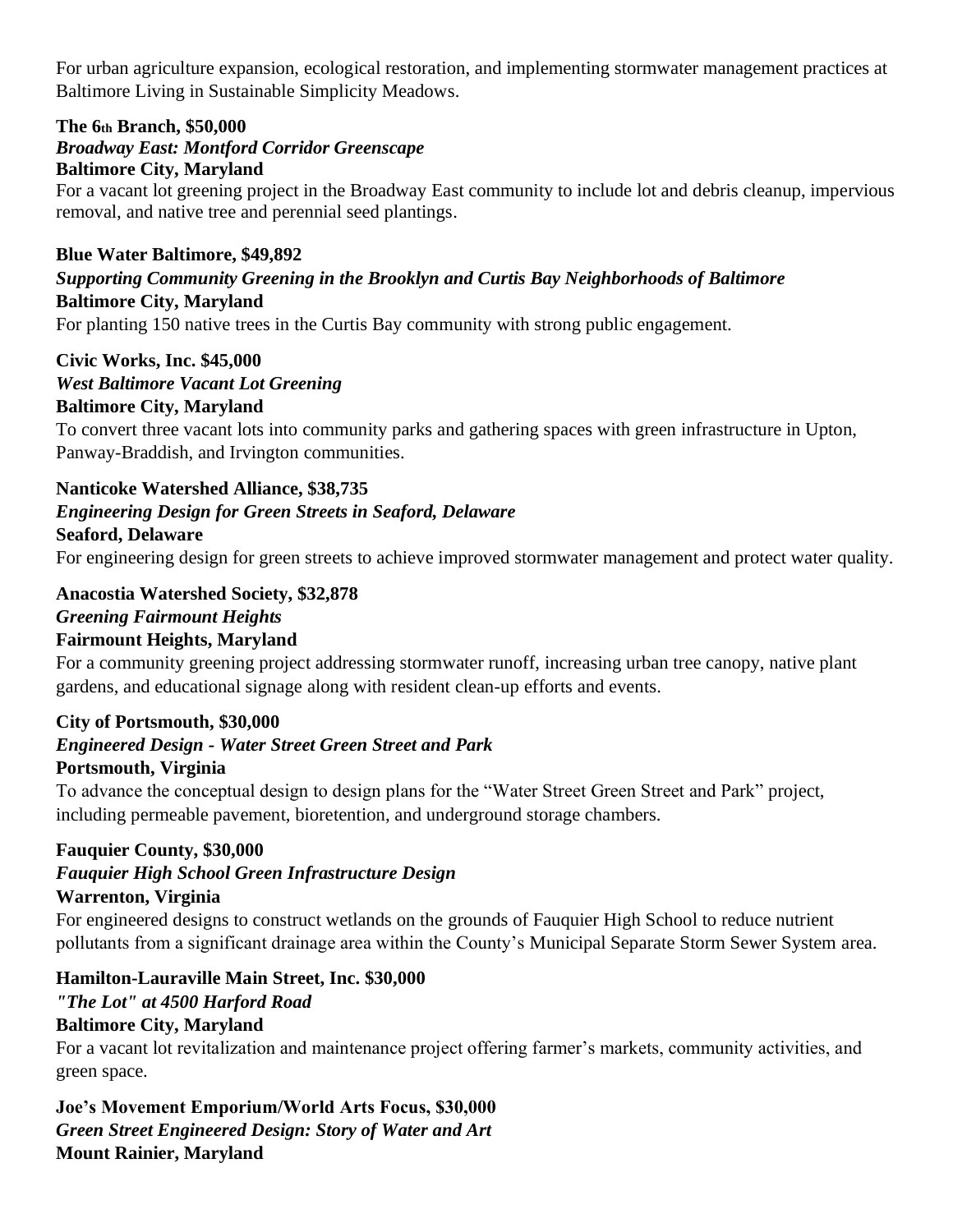To design visible stormwater treatment train for the Joe's facility integrating art, storytelling, and creative placemaking practices to engage and educate visitors; address public safety; and treat stormwater runoff.

# **Parks & People Foundation, \$30,000**

# *Cecil Elementary School Campus Revitalization*

#### **Baltimore, Maryland**

For engineered design drawings for the Cecil Elementary School campus revitalization project that includes the re-invention of an impervious surface schoolyard.

#### **City of Romney, \$29,985**

*Green Street Engineered Design for West Birch Lane*

# **Romney, West Virginia**

To develop engineering designs for green infrastructure practices including the installation of street side bioswales, bioretention, and includes tree plantings/boxes in pervious areas on the Romney Senior Center property.

#### **Town of Colonial Beach, \$29,935** *1st Street Right of Way Engineered Design* **Colonial Beach, Virginia**

To develop final engineered designs that will incorporate stormwater management along a main student pedestrian corridor adjacent to a school.

# **Capon Bridge Revitalization Group, Inc., \$28,880**

# *Capon School Street Revitalization*

#### **Capon Bridge, West Virginia**

To redefine the civic core of Capon Bridge by upgrading the safety, environmental quality, and aesthetic appeal with re-planning traffic flow, parking patterns, and significant greening elements.

# **Baltimore City Department of Planning, Baltimore Office of Sustainability, \$27,768** *Creating a Ribbon of Green to Protect the Chesapeake Bay*

# **Baltimore City, Maryland**

For engineered designs to improve stormwater management through the removal of 14,610 square feet of impervious surface at the Cab Calloway Legends Park.

# **Town of Emmitsburg, \$17,538**

*North Seton Avenue Green Street Conceptual Plan*

# **Emmitsburg, Maryland**

To create a high-performing green street conceptual plan to reduce the stormwater runoff and pollution while incorporating flood hazard mitigation.

# **The Community Ecology Institute, \$15,000**

# *Walkable Watershed: Using a Neighborhood's Storm Water Challenges to Build Community and Enhance Education*

# **Columbia, Maryland**

To develop a green stormwater infrastructure concept plan for Atholton High School taking a "walkable watershed" approach integrating improved access and connection between school and the Community Ecology Institute farm.

#### **The Commissioners (Town) of Barnesville, \$14,960** *Barnesville Storm Water Management Concept Design* **Barnesville, Maryland**

To develop a green infrastructure concept design addressing one inch of stormwater run-off by incorporating